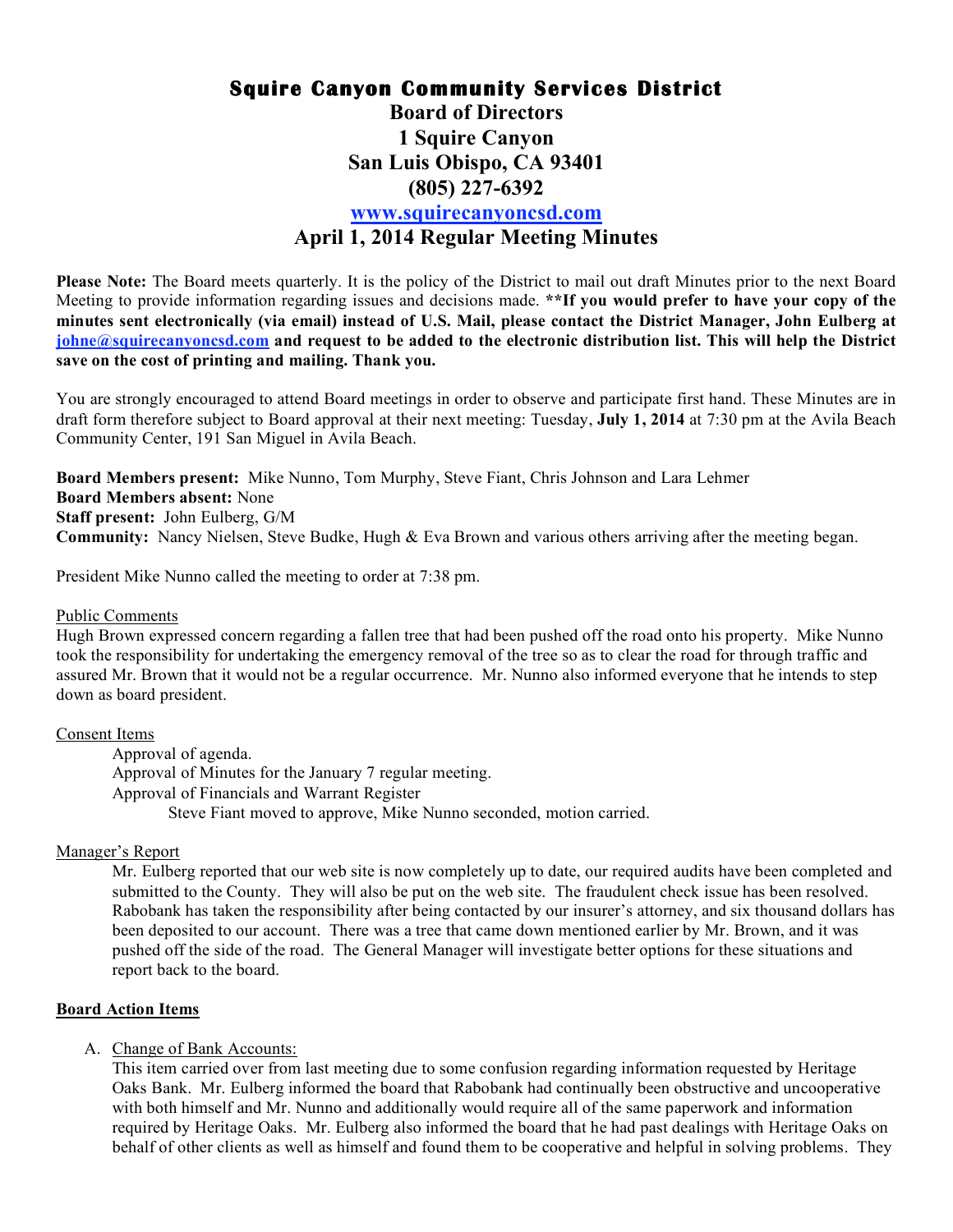also maintain an excellent web site. Mike Nunno moved to renew our effort to change bank accounts to Heritage Oaks, Chris Johnson seconded and motion carried.

B. Audit Interval:

Squire Canyon CSD had in the past been granted an audit interval of every five years due to its lack of size and complexity. The annual budget at the time was approximately \$10,000.00. Squire Canyon CSD now operates with a budget of over \$30,000.00 and no longer qualifies for the five year interval, so the audit interval is at present every year. The general manager has inquired of the County as to what an appropriate audit interval would be for Squire Canyon given that it still lacks the size and complexity to warrant an annual audit. The County has suggested that every two years would be appropriate and would save the CSD some money. The General Manager presented the board with Resolution #040114-1 petitioning the County Board of Supervisors for permission to require an audit every two years. Mike Nunno moved to present that petition, Lara Lehmer seconded and motion carried unanimously.

## C. Assessment Rates:

The General Manager presented the board with proposed assessment rates for the 2014/2015 fiscal year reflecting the normal 2% increase as in the past. Mike Nunno moved to establish the new rates, Tom Murphy seconded and motion carried. The new rates will be: Zone  $1 = $619.37$ , Zone  $2 = $309.68$ , Zone  $3 = $92.89$ .

## D. Official Place of Business:

Discussion was then opened on this item tabled from the previous meeting. Since Squire Canyon CSD has, in fact, no physical address to call an official place of business, and since we now have an up to date web site available to all homeowners and the general public, the general manager presented for consideration by the board Resolution #040114-2 declaring the website at www.squirecanyoncsd.com to be the official place of business for SCCSD for purposes of any required government posting. SCCSD will also maintain its present mailing address at 1 Squire Canyon Rd. for mailing purposes. Steve Fiant moved to adopt Resolution #040114-2, Mike Nunno seconded and motion carried unanimously.

## E. Elimination of Individual Mailing policy:

The General Manager informed the board that analysis shows that the cost of time, materials and postage to mail agendas to those homeowners not on the e-mail list exceeds \$200.00 per mailing, and that expense is disproportionate with the size and budget of Squire Canyon CSD. Since the web site is now up to date and completely functional, it would make sense to eliminate these mailings and encourage all homeowners to look to the web site for agendas and minutes since it will now be our official place of business. After discussion, Mike Nunno moved to eliminate individual mailings in favor of posting agendas and minutes to the web site. The move was seconded by Lara Lehmer and motion carried. The board instructed the general manager to send out one more letter to those on the mailing list informing them of this decision and encouraging them to be added to the existing e-mail list. Also, the general manager will come up with a sign to be posted at the entrance to Squire Canyon informing homeowners of mailing and contact information. There will be a box located near the sign into which will be put a few copies of meeting agendas for those with no computer access.

## F. Road Repairs:

The board considered various bids submitted for road work. After discussion it became apparent that there was little continuity of requirements given to the bidding contractors and that the bids reflected varying methods of repair thus making comparisons difficult. The board then narrowed down the work as follows:

- Major repair of two lower portions of roadway consisting of a leveling coat, a layer of Petromat and two and one-half inch layer of asphalt over approximately 20,000 Sq. Ft.
- Clean, prep. And apply single coat of ACE commercial grade asphalt sealer with added sand (oil to be cut with no more than 20% water) over approximately 160,000 Sq. Ft.
- Separate quote for optional work on upper section of road that needs Petromat/asphalt fix.

Three bids from licensed and reputable contractors are to be presented to the board for consideration at the next meeting July 1.